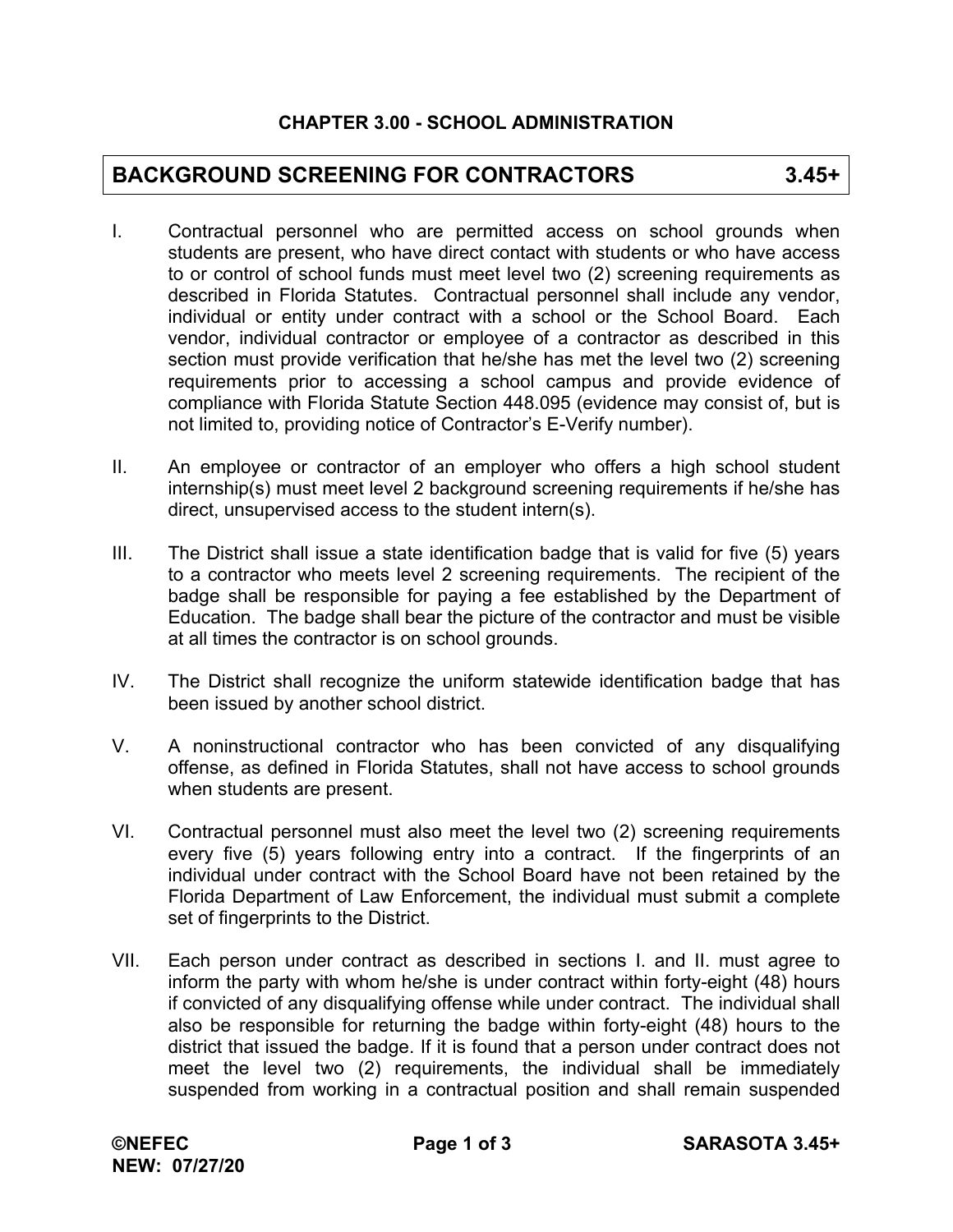## **CHAPTER 3.00 - SCHOOL ADMINISTRATION**

until final resolution of any appeals. A person who is working with an intern will not be allowed to continue in an unsupervised situation.

- VIII. The following noninstructional contractors shall be exempt from level 2 screening:
	- A. A contractor who is required by law to undergo level 2 screening for licensure, certification, employment, or other purpose and provides appropriate documentation;
	- B. A law enforcement officer who is assigned or dispatched to school grounds;
	- C. An employee or medical director of a licensed ambulance provider who is providing services;
	- D. A contractor at a site where students are not permitted and a six (6) foot chain link fence separates the work site from the remainder of the school grounds; or
	- E. A contractor who provides pickup or delivery services that involve brief visits to school grounds when students are present.
- IX. A noninstructional contractor, as described in section VIII., who is exempt from level 2 screening shall be subject to a search of the registry of sexual offenders and sexual predators maintained by the Florida Department of Law Enforcement and the National Sex Offender Public Registry maintained by the U.S. Department of Justice. The District shall conduct the registry search without charge to the contractor. If a contractor is identified as a sexual predator or offender and not allowed on school grounds, the District shall notify the vendor, individual or entity under contract within three (3) business days.
- X. The Superintendent shall develop procedures to implement this policy.